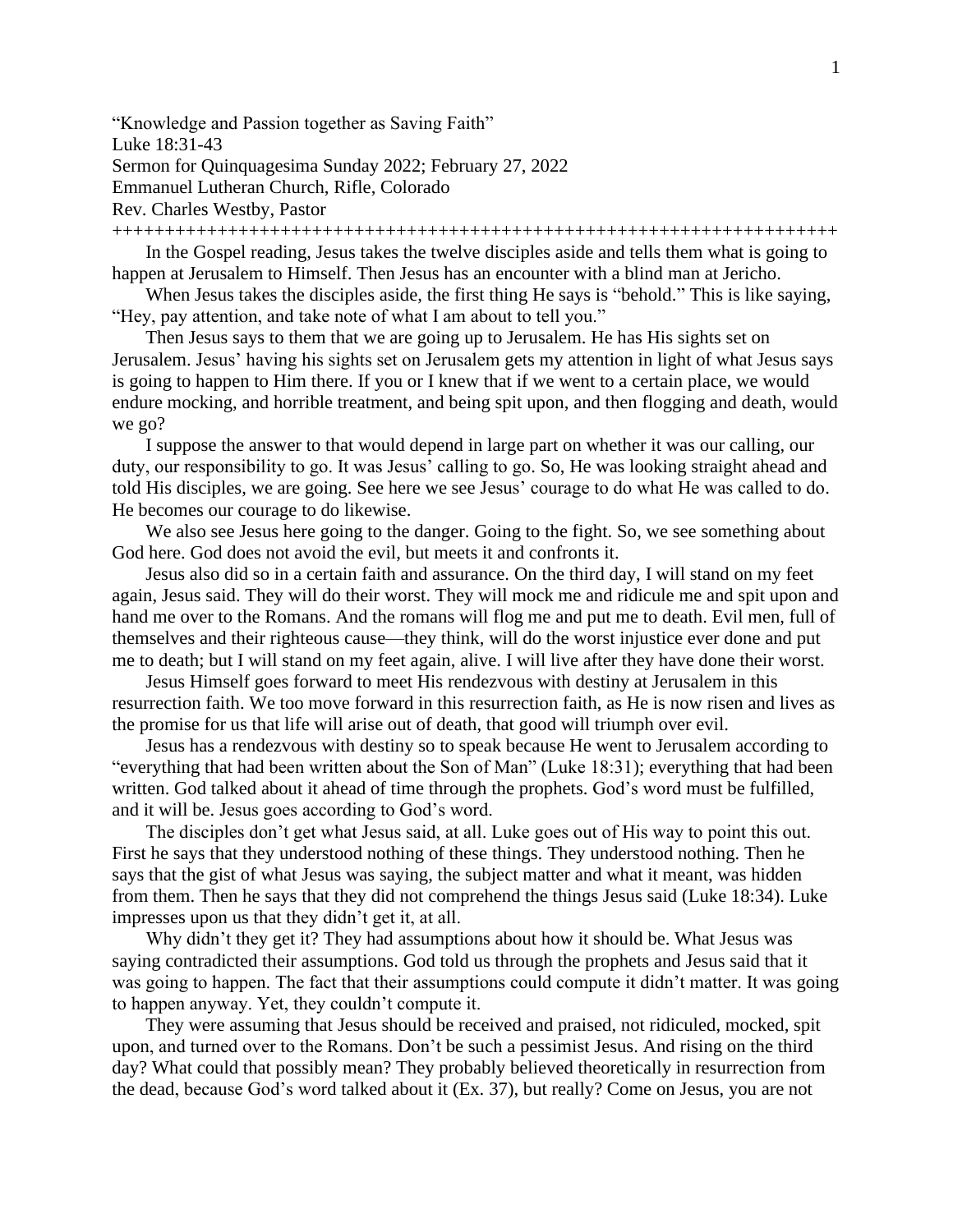going to die. It's not going to be that bad. People are really good at heart, you know. Our leaders really wouldn't do that to you given all the good things you have done. It is not too difficult for us to understand how they just didn't understand.

The next thing that happens is Jesus encountering the blind man on the way into Jericho.

The man was sitting beside the road begging. As Jesus was entering the town, the man heard the commotion. He thinks to himself: "Such a crowd of people entering the town certainly is unusual. I wonder what is going on." So he asks: "What is going on?" (Luke 18:36).

Some people from the crowd tell him that Jesus of Nazareth is passing by. The way they said this is significant. The name "Jesus" was a popular name among the people of Israel at the time. So if they had just used Jesus' first name alone, it may not have made much of an impact. But they said, Jesus *of Nazareth*. They knew who *this* Jesus was. It was Jesus from Nazareth. Jesus had a reputation. He was known and identified in a certain way.

Now the man's heart is suddenly filled with life and hope. Jesus of Nazareth! Oh boy. This is the opportunity of a life-time. This is an opportunity he could never have dreamed of. Jesus of Nazareth being just feet away from me. So he cries out: "Jesus, Son of David, have mercy on me" (Luke 18:39).

They tell him to be quiet.

But this just emboldened him to cry out all the louder. But this time he says something a little different. He says: "Son of David, have mercy on me" (Luke 18:39). The second time the blind man called to Jesus, he dropped the name "Jesus" and just called him Son of David. We are seeing the man's faith.

When he calls Jesus Son of David, he refers to Jesus by His true and proper title. He appeals to Jesus by referring to His status and His office. He is acknowledging Jesus as the Messiah, the one God had promised to be the Shepherd and Savior of Israel. He is the one whom God had promised through the prophet Isaiah would open the eyes of the blind (Isa. 35:5). And here He is. He does Jesus the greatest honor. He calls out to Him by appealing to who He is. The disciples are blind. This blind man sees.

When Jesus hears this He stops. He gives orders that the man should be brought to Him. Jesus is fully in charge here. Here is a glimpse of Jesus acting as the King He is.

And look at what this most important of all Kings, of all rulers does. He orders that this insignificant blind man, begging along the road, be brought to Him. The blind man is most important. Contrast this with the likes of Vladimir Putin who does not give a hoot about the individual person into whose lives he has brought fear, and misery, and panic, and hunger, and death.

When Jesus stopped and gave orders that the man should be brought to Him, it was like the entire universe stopped and the focus became this single human being. Bob Seger sang once upon a time, "I feel like just a number, a spoke in a great big wheel." But this is not so with Jesus. This blind man—you—are supremely important to Jesus, even as the blind man and you and all of us are gathered together in the great congregation of God's people. God in Jesus and in the Spirit can do both.

Then Jesus says the most interesting thing: "What do you want me to do for you?" He asks the man what he wants. This is not in the sense of being bothered: "Okay, what do you want?" It is in the sense of calling out the man's heartfelt desire from God? What do you want me to do?

Jesus the Savior is interacting with the man's need. He is also interacting with the man's faith. If the man did not want Jesus to do anything, then he would have had no need for Jesus. He would also not have come to Jesus, and so he would have had no faith in Jesus.